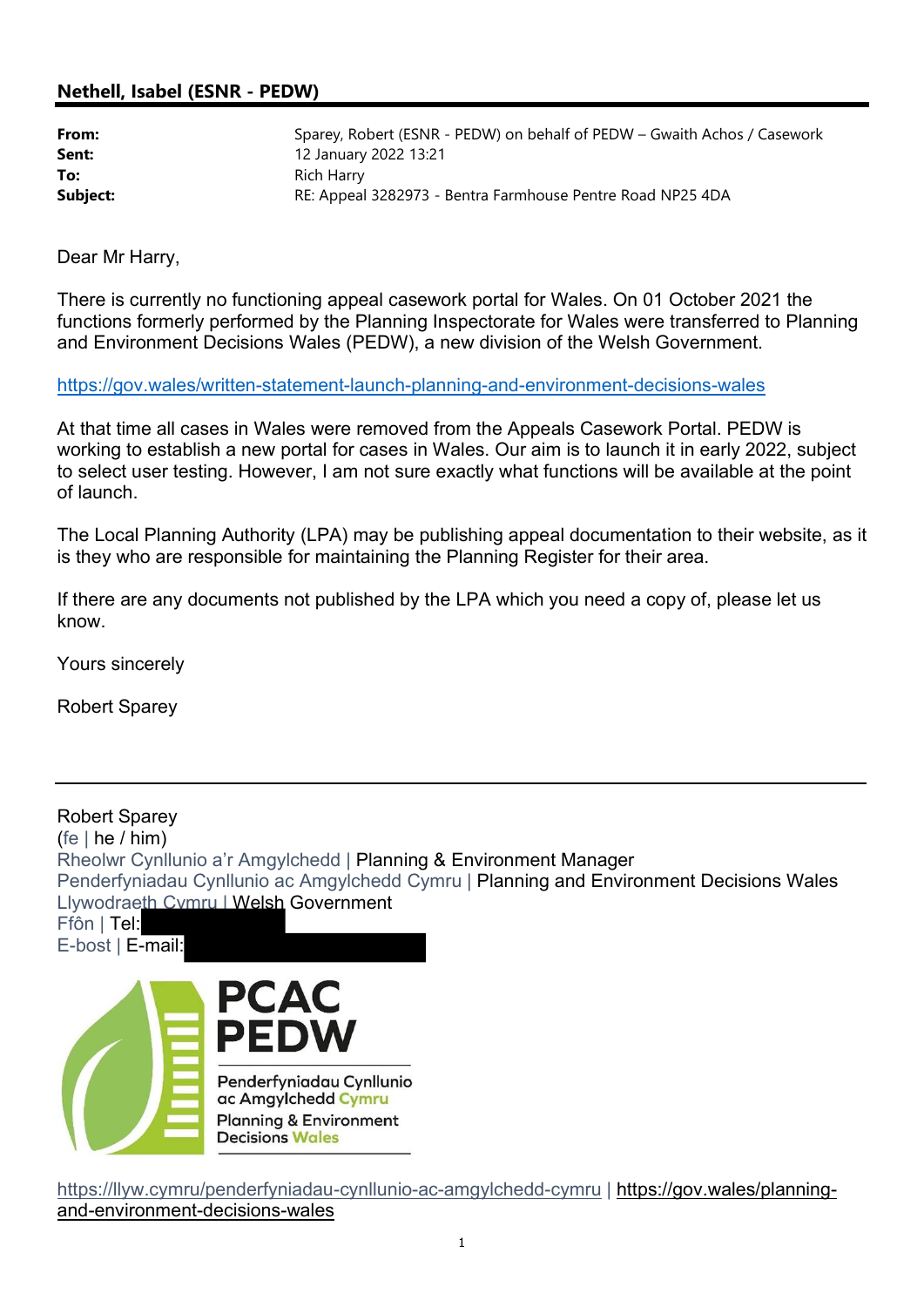From: Rich Harry

Sent: 12 January 2022 12:33 To: PEDW - Gwaith Achos / Casework <PEDW.Casework@gov.wales>

Subiect: Re: Appeal 3282973 - Bentra Farmhouse Pentre Road NP25 4DA

Dear Mr Crease.

Please can you send me the link to the website where all the appeal documentation is being posted?

Yours sincerely

**Richard Harry** 

On 31 Dec 2021, at 07:53, PEDW.Casework@gov.wales wrote:

Good morning

Thank you for submitting the above appeal. I am your case officer. If you have any questions, please do not hesitate to contact me.

#### Using e-mail

We welcome communication by email to our team address

PEDW.Casework@gov.wales. Electronic copies of statements, supporting documents and comments are particularly useful to us and more efficient for vou.

### The procedure and starting date

Your submission has been checked and I can confirm that your appeal(s) is valid. If I later find out that this is not the case, I will write to you again. If you have not sent copies of your appeal form(s), statement of case (including supporting documents) and other relevant documents to the Local Planning Authority (LPA), please do so immediately.

The date of this email is the starting date for your appeal(s) and the timetable for the submission of evidence begins from this date.

Although an initial determination of procedure will be made upon receipt of the appeal (Written Representations), it will be formally determined by the appointed Inspector within 6 weeks of the date of this letter, by the end of the representations period, after considering the submission from all parties.

Although it is envisaged that the majority of appeals will proceed by the written representations procedure, the Town and Country Planning (Referred Applications and Appeals Procedure) (Wales) Regulations 1999 enable an appeal to proceed by multiple procedures. For example, the Inspector may consider it necessary to call a topic specific hearing or inquiry session; only that topic can be discussed at the event and the remainder of the issues will be considered by the written representations procedure.

Please note that if a hearing or inguiry session is reguired, it is likely to be arranged at short notice due to the tight timescales for doing so. Although we will provide at least 4 weeks' notice, it is possible that we will not be able to provide greater notice. As such, the date that we propose to hold an event can only be changed in very extraordinary circumstances.

Only the Appellant, LPA, and any other person specifically invited by the Inspector will be entitled to participate in an event.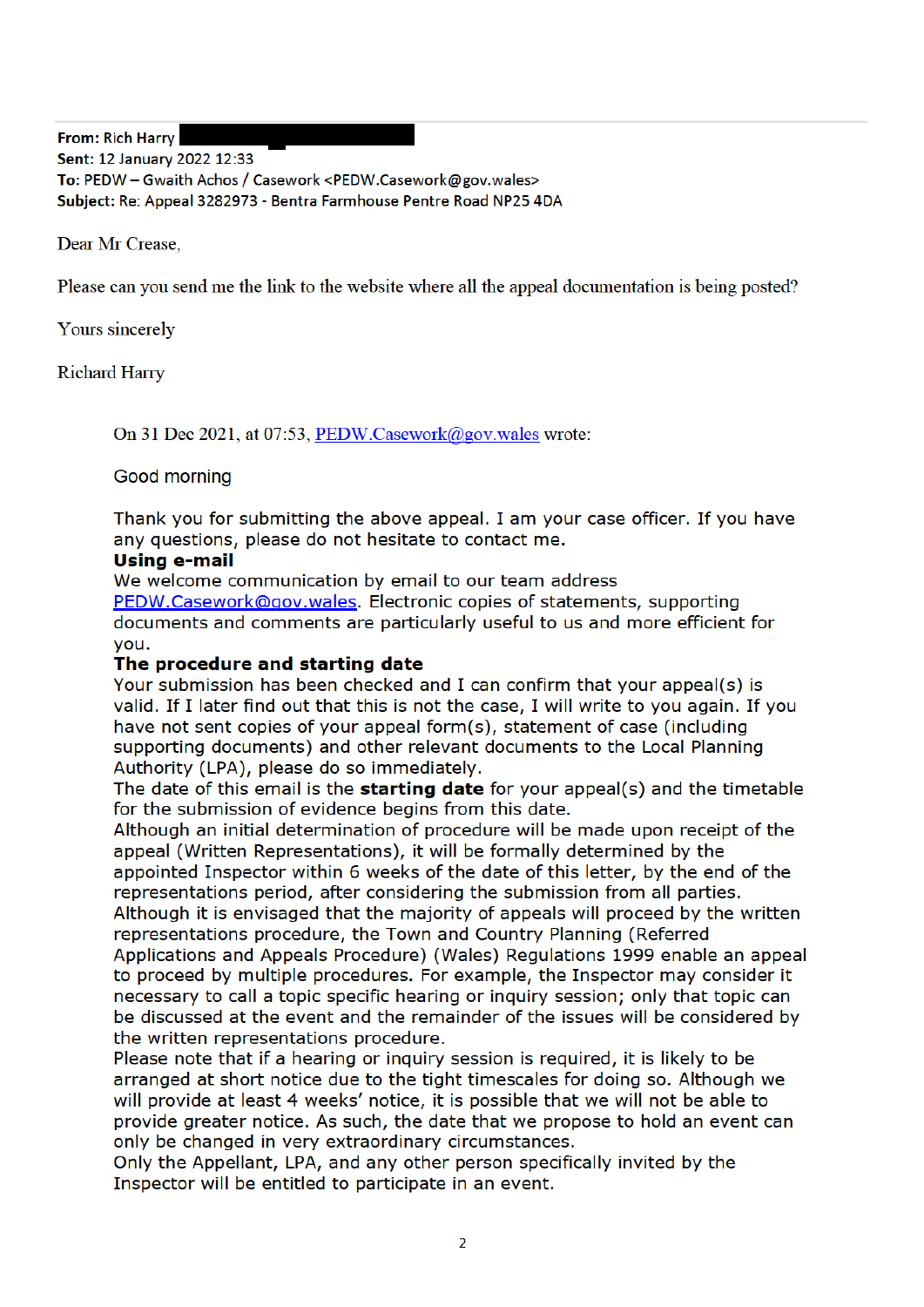The Inspector will set out the matters to be discussed at any hearing or inquiry within 6 weeks of the starting date.

## Keeping to the timetable

You must keep to the timetable set out below and make sure that you submit the relevant documents within the deadlines; documents submitted after deadlines will not be taken into account by the Inspector and will be returned. You must note the details of the following timetable as no reminders will be sent.

The following documents must be submitted so as to be received within this timetable:

# By 10.01.2022

The LPA must submit to the Planning Inspectorate, and Appellant, a copy of its completed appeal questionnaire and supporting documents, including relevant development plan policies. It must also notify interested persons that the appeal(s) has been made.

The LPA may elect to use the questionnaire as its statement of case; should this be the case the Planning Inspectorate and Appellant must be advised accordingly.

## By 28.01.2022

The LPA may submit its statement of case, if the questionnaire and supporting documents to not comprise the LPA's representation for the appeal. Interested persons may also submit representations by this date.

## By 11.02.2022

You, the LPA, and any interested persons should send me a copy of any final comments you have on each other's representations. No new evidence is allowed at this stage. I will send you a copy of the LPA's and any interested person final comments as soon as this deadline has passed.

## The Ministerial Target for the decision for this appeal 08.04.2022

## Inspector requests for information

If the appointed Inspector decides that further information/clarification is required, he/she may request information from the parties and you will be advised of the deadline for doing so. The responses much not exceed 3000 words.

## Using e-mail or post

If you send us your documents by e-mail or post, you only need to send us one copy (with the exception of written statements of evidence for inquiries) quoting the full appeal reference number. E-mails should not exceed 10MB in size. Withdrawing your appeal(s)

If you decide to withdraw your appeal(s), please confirm immediately in writing. There is a risk of an award of costs against you if you withdraw, without good reason, after an event date is fixed. Please read question 6 of the Costs Awards in Planning Appealsbooklet. The quicker you can confirm your decision to withdraw your appeal(s), the quicker we can allocate the Inspector alternative work.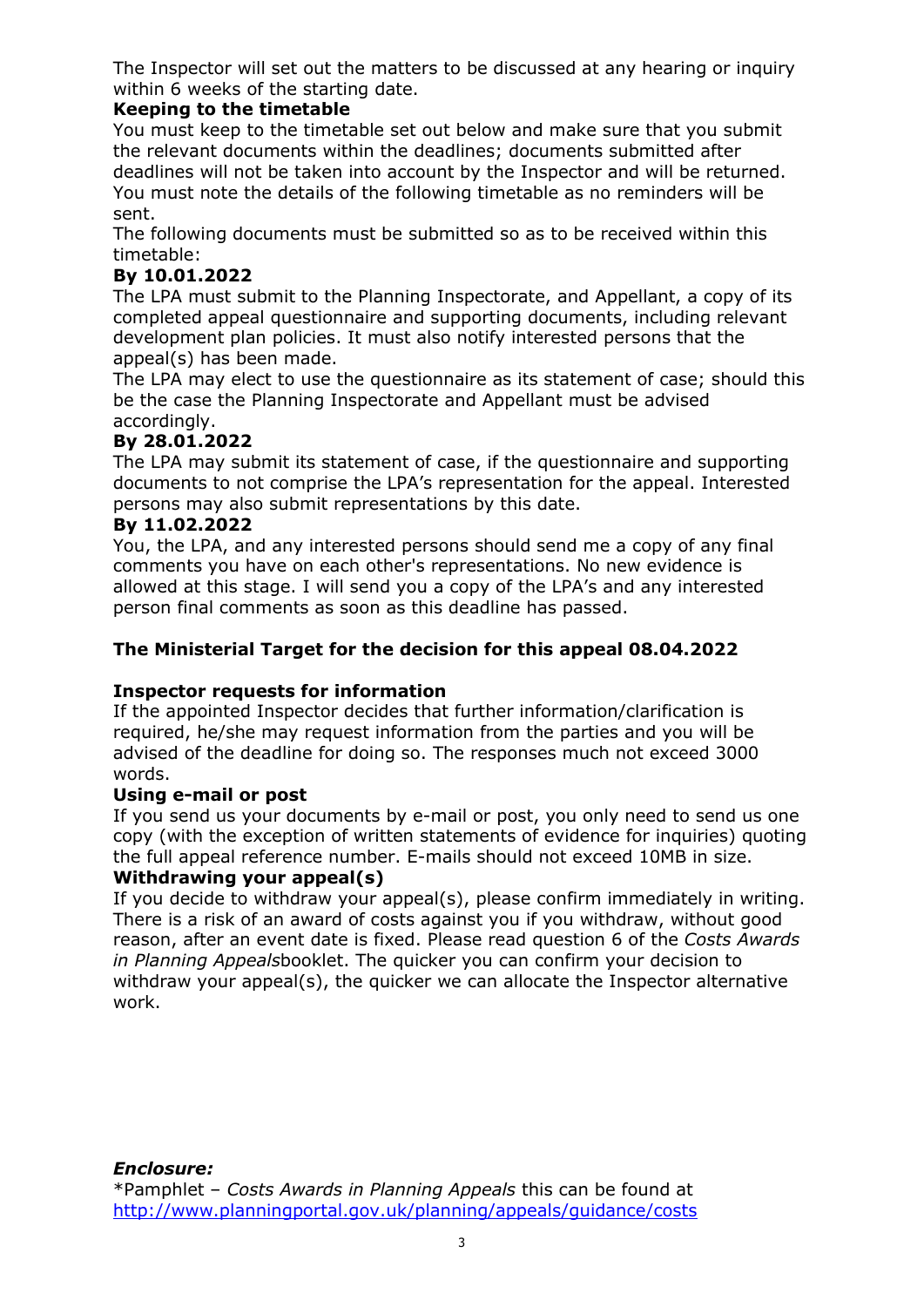#### Guidelines for statements and written statements of evidence

#### If you are able to do so, please submit your documents electronically to our team address PEDW.Casework@gov.wales

We will scan all the paper documents that we receive into our computer system. To help us do this and ensure that the information in your documents is accurately recorded and understood, wherever possible please prepare your application documents in the following way.

1. Type the information using 'sans serif' font sizes of at least 11 point. ('Sans serif' fonts are easier to read on screen, common examples are Arial and Verdana.)

2. Use A4 size paper wherever possible.

3. Print documents on both sides of a page if you want to, but please ensure that the quality of paper is such that images from one side of the page do not show through to the other side.

4. Use black ink and capitals if you need to write on a document.

5. Ensure photocopied documents are clear and legible.

6. Place photographs, maps, plans, etc., in a separate appendix and crossreference them within the main body of the document. Do not stick photographs to sheets of paper. Put them in an envelope and write the site address or application reference number if known on the back.

7. Bind documents in such a way that bindings can be undone quickly without damaging the document. Avoid using wire or plastic spiral binders.

8. Avoid using cover sheets, sleeves or other bindings that do not add value or information.

9. Ensure that the pages of documents are clearly numbered.

10. Please do not send valuable original documents unless these are specifically requested.

11. Please do not include post-it notes or other small attachments which might be easily dislodged or lost.

Your sincerely

Neil Crease (fe  $|$  he  $/$  him) Swyddog Gwaith Achos | Casework Officer Penderfyniadau Cynllunio ac Amgylchedd Cymru | Planning and Environment Decisions Wales Llywodraeth Cymru | Welsh Government Ffôn | Tel: E-bost | E-mail:

<image003.jpg>

https://llyw.cymru/penderfyndiadau-cynllunio-ac-amgylchedd-cymru | https://gov.wales/planning-and-environment-decisions-wales

Sganiwyd y neges hon am bob feirws hysbys wrth iddi adael Llywodraeth Cymru. Mae Llywodraeth Cymru yn cymryd o ddifrif yr angen i ddiogelu eich data. Os cysylltwch â Llywodraeth Cymru, mae ein hysbysiad preifatrwydd yn esbonio sut rydym yn defnyddio eich gwybodaeth a sut rydym yn diogelu eich preifatrwydd. Rydym yn croesawu gohebiaeth yn Gymraeg. Byddwn yn anfon ateb yn Gymraeg i ohebiaeth a dderbynnir yn Gymraeg ac ni fydd gohebu yn Gymraeg yn arwain at oedi. On leaving the Welsh Government this email was scanned for all known viruses. The Welsh Government takes the protection of your data seriously. If you contact the Welsh Government then our Privacy Notice explains how we use your information and the ways in which we